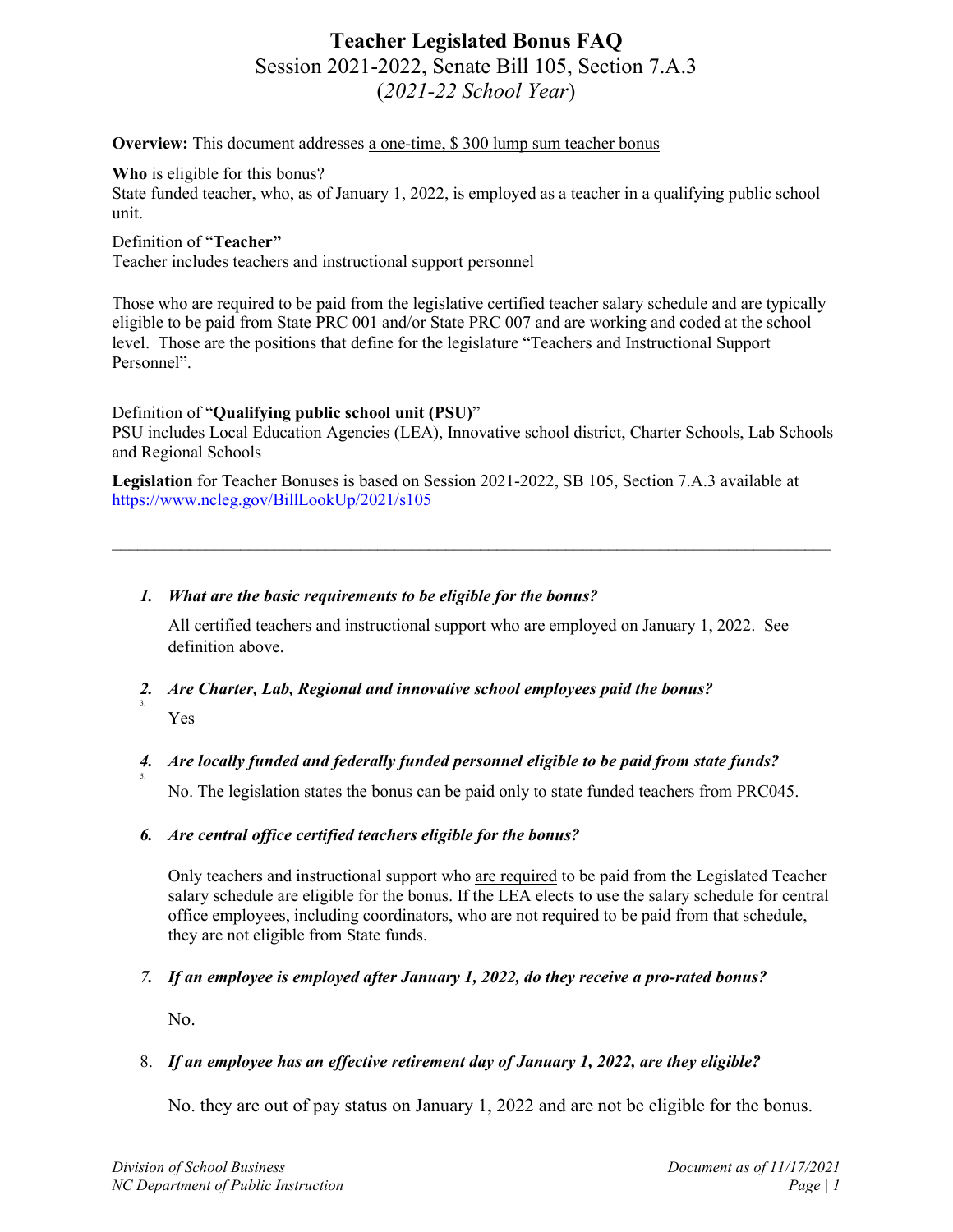# **Teacher Legislated Bonus FAQ** Session 2021-2022, Senate Bill 105, Section 7.A.3 (*2021-22 School Year*)

# 9. *Are personnel who were NOT employed in fiscal year 2020-21 eligible to receive the bonus?*

Yes, provided they meet the criteria set above and they are employed on January 1, 2022 as a teacher or instructional support personnel. This is not a pay status requirement but an employment requirement.

# *10. Are part time employees eligible?*

Yes, part time employees are eligible for the full bonus. The legislation does not require any prorata; therefore, they are eligible to receive \$ 300.

# *11. If an employee resigns after January 1, 2022, will they receive the bonus?*

Yes, they are eligible to receive the full bonus.

# *12. Can Instructional Support employees be paid the bonus (if otherwise qualified)?*

Yes, Psychologists, Counselors, Social Workers, Audiologists, and other Instructional Support Staff required to be paid from the State salary schedule are paid the bonus if otherwise qualified

# **PAYMENT AND CODING**

#### **13.** *How much is teacher bonus?*

The bonus amount is  $$300 + appropriate social security.$ 

#### *14. Is the bonus subject to retirement withholding and matching?*

No, the bonus is not considered compensation for retirement purposes and is NOT subject to retirement. The bonus is, however, subject to social security (social security should be coded with Object Code 211)

#### *15. Is the bonus subject to taxes?*

Yes, the bonus is considered income and is subject to applicable taxes.

#### *16. When should the bonus be paid?*

The bonus is required to be paid by January 31, 2022 as a lump sum payment.

### *17. Where should the expenditures be posted?*

#### LEA's Only

All bonus payments must be coded **to object code 180** – Bonus Pay (not subject to retirement) and the purpose code used for their regular salary.

• Funding for LEAs is in Fund 1, **PRC 045**. This is an audited guaranteed allotment with the appropriate purpose code.